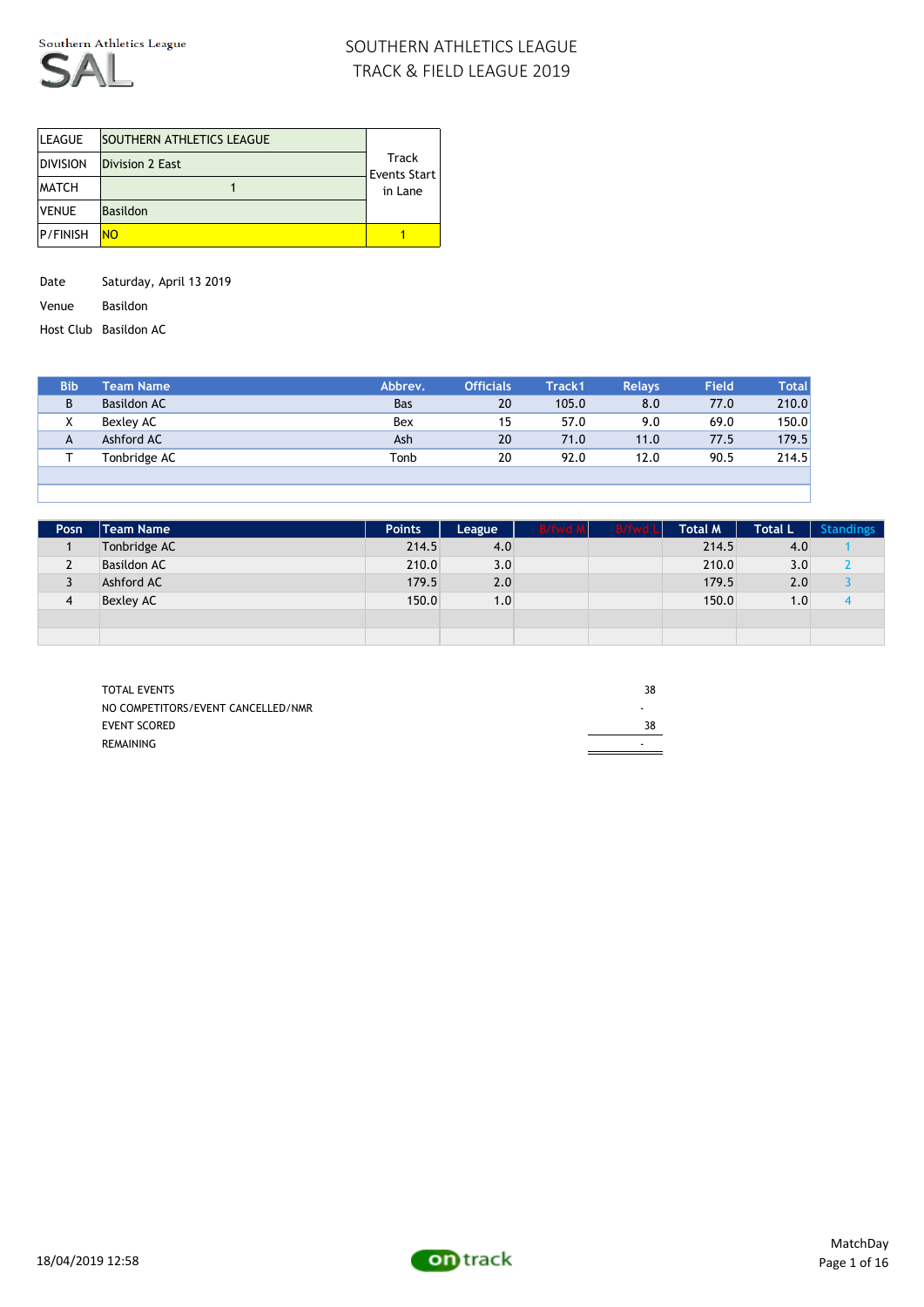## **SOUTHERN ATHLETICS LEAGUE Division 2 East Basildon**

|    |                           | Wind                                                                                                                                                    |      |     |                |     |                       | Wind                                                                                                                                                                                                                                                                                      |      |     |
|----|---------------------------|---------------------------------------------------------------------------------------------------------------------------------------------------------|------|-----|----------------|-----|-----------------------|-------------------------------------------------------------------------------------------------------------------------------------------------------------------------------------------------------------------------------------------------------------------------------------------|------|-----|
|    |                           | Club                                                                                                                                                    | Perf |     |                |     |                       | Club                                                                                                                                                                                                                                                                                      | Perf |     |
| B  | <b>BENNETT Sam Y</b>      | Bas                                                                                                                                                     | 11.1 | 727 | 1              | TT. | NWOGWUGWU Zachary X   | Tonb                                                                                                                                                                                                                                                                                      | 11.1 | 727 |
| T. | <b>BACHORSKI Anton Y</b>  | Tonb                                                                                                                                                    | 11.2 | 696 | $\overline{2}$ |     | <b>SMITH Lewis</b>    | Ash                                                                                                                                                                                                                                                                                       | 11.3 | 666 |
|    |                           | Ash                                                                                                                                                     | 11.2 | 696 | 3              |     |                       | <b>Bas</b>                                                                                                                                                                                                                                                                                | 11.3 | 666 |
| X. | <b>EKERE Idy</b>          | Bex                                                                                                                                                     | 11.7 | 552 | 4              |     |                       | Bex                                                                                                                                                                                                                                                                                       | 11.5 | 607 |
|    |                           |                                                                                                                                                         |      |     | 5              |     |                       |                                                                                                                                                                                                                                                                                           |      |     |
|    |                           |                                                                                                                                                         |      |     | 6              |     |                       |                                                                                                                                                                                                                                                                                           |      |     |
|    |                           | Wind                                                                                                                                                    |      |     |                |     |                       | Wind                                                                                                                                                                                                                                                                                      |      |     |
|    |                           | Club                                                                                                                                                    | Perf |     |                |     |                       | Club                                                                                                                                                                                                                                                                                      | Perf |     |
| B  | <b>BENNETT Sam Y</b>      | Bas                                                                                                                                                     | 22.5 | 743 | $\mathbf 1$    |     |                       | Tonb                                                                                                                                                                                                                                                                                      | 23.1 | 653 |
|    | SAMWELL-NASH Kristian X   | Ash                                                                                                                                                     | 22.6 | 727 | 2              |     |                       | Ash                                                                                                                                                                                                                                                                                       | 23.4 | 611 |
| T. | <b>BACHORSKI Anton Y</b>  | Tonb                                                                                                                                                    | 22.7 | 712 | 3              |     |                       | Bex                                                                                                                                                                                                                                                                                       | 23.5 | 597 |
| X. | <b>EKERE Idy</b>          | Bex                                                                                                                                                     | 23.6 | 584 | 4              |     |                       | <b>Bas</b>                                                                                                                                                                                                                                                                                | 24.9 | 424 |
|    |                           |                                                                                                                                                         |      |     | 5              |     |                       |                                                                                                                                                                                                                                                                                           |      |     |
|    |                           |                                                                                                                                                         |      |     | 6              |     |                       |                                                                                                                                                                                                                                                                                           |      |     |
|    |                           |                                                                                                                                                         |      |     |                |     |                       |                                                                                                                                                                                                                                                                                           |      |     |
|    |                           | Club                                                                                                                                                    | Perf |     |                |     |                       | Club                                                                                                                                                                                                                                                                                      | Perf |     |
| B  | <b>CHAPMAN Harrison Y</b> | <b>Bas</b>                                                                                                                                              | 51.8 | 658 | 1              |     | <b>REAN William Y</b> | <b>Bas</b>                                                                                                                                                                                                                                                                                | 52.9 | 599 |
| T. | <b>TESTER Steven</b>      | Tonb                                                                                                                                                    | 52.8 | 604 | 2              | TT. | <b>BEASTY Zac X</b>   | Tonb                                                                                                                                                                                                                                                                                      | 56.0 | 449 |
|    |                           | Bex                                                                                                                                                     | 53.1 | 588 | 3              |     |                       | Bex                                                                                                                                                                                                                                                                                       | 59.0 | 327 |
|    |                           |                                                                                                                                                         |      |     | 4              |     |                       |                                                                                                                                                                                                                                                                                           |      |     |
|    |                           |                                                                                                                                                         |      |     | 5              |     |                       |                                                                                                                                                                                                                                                                                           |      |     |
|    |                           |                                                                                                                                                         |      |     | 6              |     |                       |                                                                                                                                                                                                                                                                                           |      |     |
|    |                           | 100m Men A<br>Posn No. Athlete<br>A SAMWELL-NASH Kristian X<br>200m Men A<br>Posn No. Athlete<br>A<br>400m Men A<br>Posn No. Athlete<br>X FARRELL Jamie |      |     |                |     |                       | 100m Men B<br>Posn No. Athlete<br>AA<br><b>BB</b> JAMES Chosen Y<br>XX OGUNMEFUN Abraham<br>200m Men B<br>Posn No. Athlete<br>TT NWOGWUGWU Zachary X<br>AA SMITH Lewis<br>XX OGUNMEFUN Abraham<br>BB AWALA-SHAW Joey Y<br>400m Men B<br>Posn No. Athlete<br>BB.<br>XX MASTERS Nathaniel X |      |     |

|   |   | Posn No. Athlete          | Club       | Perf        |     |    |                                 | Posn No. Athlete | Club       | Perf  |
|---|---|---------------------------|------------|-------------|-----|----|---------------------------------|------------------|------------|-------|
|   | X | HIGGINS Ted Y             | Bex        | 01:59.5 681 |     | 1  | B                               | LINSELL Toby X   | <b>Bas</b> | 02:10 |
| 2 |   | <b>TT</b> CRICK Charles Y | Tonb       | 02:02.0     | 620 | 2  | $\blacksquare$ T $\blacksquare$ | LAWSON Harry     | Tonb       | 02:11 |
|   | A | <b>TREMAIN Harrison Y</b> | Ash        | 02:02.0     | 620 |    |                                 |                  |            |       |
| 4 |   | BB MCGILL Daniel Y        | <b>Bas</b> | 02:09.9     | 450 | 4  |                                 |                  |            |       |
|   |   |                           |            |             |     | 5. |                                 |                  |            |       |
| ь |   |                           |            |             |     | 6  |                                 |                  |            |       |

|   | osn No. Athlete        | Club       | Perf        |     |                | Posn No. Athlete        | Club       | Perf        |  |
|---|------------------------|------------|-------------|-----|----------------|-------------------------|------------|-------------|--|
|   | 1 X HIGGINS Ted Y      | Bex        | 01:59.5 681 |     | $\overline{1}$ | <b>B</b> LINSELL Toby X | <b>Bas</b> | 02:10.6 436 |  |
|   | 2 TT CRICK Charles Y   | Tonb       | 02:02.0     | 620 | $\mathbf{2}$   | T LAWSON Harrv          | Tonb       | 02:11.8 414 |  |
|   | 3 A TREMAIN Harrison Y | Ash        | 02:02.0     | 620 |                |                         |            |             |  |
|   | 4 BB MCGILL Daniel Y   | <b>Bas</b> | 02:09.9     | 450 | 4              |                         |            |             |  |
| 5 |                        |            |             |     |                |                         |            |             |  |
|   |                        |            |             |     |                |                         |            |             |  |

| 1.9991111111171177 |                   |
|--------------------|-------------------|
|                    | Posn No. Athlete  |
|                    | 1 X HIGGINS Ted Y |

|   | 2 B BROWN Isaac Y      | <b>Bas</b> | 04:09.0 650 | -2             |
|---|------------------------|------------|-------------|----------------|
|   | 3 T BRYANT Jamie       | Tonb       | 04:11.3 625 | 3              |
|   | 4 A TREMAIN Harrison Y | Ash        | 04:11.9 619 | $\overline{A}$ |
| 5 |                        |            |             | 5              |
| 6 |                        |            |             |                |

# **1500m Men A 1500m Men B**

|    |    | Posn No. Athlete          | Club       | Perf    |     |    | Posn No. Athlete          | Club       | Perf    |     |
|----|----|---------------------------|------------|---------|-----|----|---------------------------|------------|---------|-----|
|    |    | X HIGGINS Ted Y           | Bex        | 04:06.3 | 679 |    | AA SMALL Louis X          | Ash        | 04:16.0 | 577 |
| 2  | B. | <b>BROWN Isaac Y</b>      | <b>Bas</b> | 04:09.0 | 650 | -2 | BB RASHBROOK Jamie X      | <b>Bas</b> | 04:23.7 | 504 |
|    |    | <b>BRYANT Jamie</b>       | Tonb       | 04:11.3 | 625 | 3  | <b>TT</b> CRICK Charles Y | Tonb       | 04:31.9 | 432 |
|    | A  | <b>TREMAIN Harrison Y</b> | Ash        | 04:11.9 | 619 | 4  | XX STOWELL Ronnie Y       | Bex        | 04:45.9 | 324 |
| 5. |    |                           |            |         |     | Б. |                           |            |         |     |

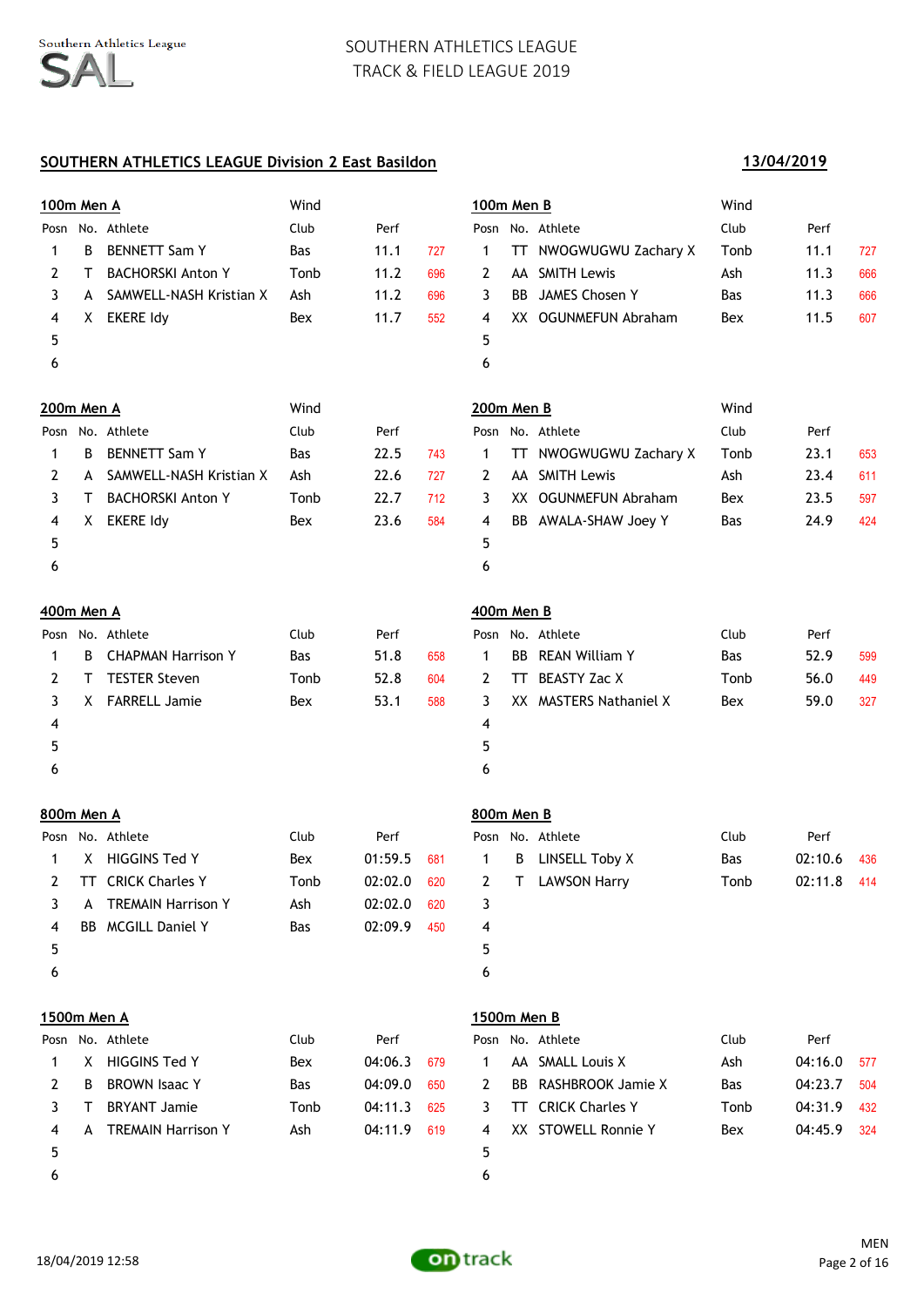## **SOUTHERN ATHLETICS LEAGUE Division 2 East Basildon 13/04/2019**

| <b>5000m Men A</b> |    |                         |            |         |              | 5000m Men B |           |                       |            |         |     |
|--------------------|----|-------------------------|------------|---------|--------------|-------------|-----------|-----------------------|------------|---------|-----|
|                    |    | Posn No. Athlete        | Club       | Perf    |              |             |           | Posn No. Athlete      | Club       | Perf    |     |
| 1                  | TT | <b>BRYANT Jamie</b>     | Tonb       | 15:18.8 | 758          | 1           | т         | <b>ELLIS Michael</b>  | Tonb       | 15:25.7 | 737 |
| 2                  | B  | LEE James X             | Bas        | 17:45.2 | 385          | 2           |           | XX RUSHBROOK Andy     | Bex        | 24:07.3 |     |
| 3                  | X. | <b>JENNER Martin</b>    | Bex        | 19:34.1 | 184          | 3           |           |                       |            |         |     |
| 4                  | A  | <b>TEALE Michael</b>    | Ash        | 23:01.9 | $\mathbf{1}$ | 4           |           |                       |            |         |     |
| 5                  |    |                         |            |         |              | 5           |           |                       |            |         |     |
| 6                  |    |                         |            |         |              | 6           |           |                       |            |         |     |
|                    |    | 110m Hurdles Men A      |            |         |              |             |           | 110m Hurdles Men B    |            |         |     |
|                    |    | Posn No. Athlete        | Club       | Perf    |              |             |           | Posn No. Athlete      | Club       | Perf    |     |
| 1                  | B  | <b>BROADBENT Jack Y</b> | Bas        | 15.4    | 775          | 1           | <b>BB</b> | MCGRATH Joe           | <b>Bas</b> | 21.4    | 260 |
| 2                  | A  | <b>DAVEY Peter</b>      | Ash        | 18.2    | 502          | 2           | XX        |                       | Bex        | 23.2    | 157 |
| 3                  | X. | <b>SLATER Paul</b>      | Bex        | 18.4    | 485          | 3           |           |                       |            |         |     |
| 4                  |    |                         |            |         |              | 4           |           |                       |            |         |     |
| 5                  |    |                         |            |         |              | 5           |           |                       |            |         |     |
| 6                  |    |                         |            |         |              | 6           |           |                       |            |         |     |
|                    |    | 400m Hurdles Men A      |            |         |              |             |           | 400m Hurdles Men B    |            |         |     |
|                    |    | Posn No. Athlete        | Club       | Perf    |              |             |           | Posn No. Athlete      | Club       | Perf    |     |
| $\mathbf{1}$       | A  | <b>DAVEY Peter</b>      | Ash        | 66.9    | 449          | 1           |           | AA WILLIAMS Luke      | Ash        | 68.0    | 421 |
| 2                  | Τ  | <b>ELLIS Michael</b>    | Tonb       | 69.5    | 384          | 2           | BB        | <b>MCGRATH Joe</b>    | <b>Bas</b> | 70.1    | 370 |
| 3                  | B  | <b>BROADBENT Jack Y</b> | Bas        | 69.9    | 375          | 3           |           | XX GEDIZ Kemal        | Bex        | 73.0    | 305 |
| 4                  | X. | <b>SLATER Paul</b>      | Bex        | 70.6    | 358          | 4           |           |                       |            |         |     |
| 5                  |    |                         |            |         |              | 5           |           |                       |            |         |     |
| 6                  |    |                         |            |         |              | 6           |           |                       |            |         |     |
|                    |    | 2000m S/Chase Men A     |            |         |              |             |           | 2000m S/Chase Men B   |            |         |     |
|                    |    | Posn No. Athlete        | Club       | Perf    |              |             |           | Posn No. Athlete      | Club       | Perf    |     |
| 1                  | т  | <b>ELLIS Michael</b>    | Tonb       | 06:47.6 | 628          | 1           | B         | <b>MCGRATH Joe</b>    | <b>Bas</b> | 08:17.4 | 242 |
| 2                  | BB | <b>JACKSON Harry X</b>  | <b>Bas</b> | 07:51.6 | 333          | 2           |           |                       |            |         |     |
| 3                  |    |                         |            |         |              | 3           |           |                       |            |         |     |
| 4                  |    |                         |            |         |              | 4           |           |                       |            |         |     |
| 5                  |    |                         |            |         |              | 5           |           |                       |            |         |     |
| 6                  |    |                         |            |         |              | 6           |           |                       |            |         |     |
|                    |    | High Jump Men A         |            |         |              |             |           | High Jump Men B       |            |         |     |
|                    |    | Posn Bib Athlete        | Club       | Perf    |              | Posn        |           | Bib Athlete           | Club       | Perf    |     |
| 1                  | X  |                         | Bex        | 1.85    | 719          | $1 =$       | A         | <b>SMILEY Matthew</b> | Ash        | 1.70    | 594 |
| 2                  | Τ  | <b>KENDALL Harry</b>    | Tonb       | 1.80    | 677          | $1 =$       | TT        | <b>BEASTY Zac X</b>   | Tonb       | 1.70    | 594 |
| 3                  |    | AA SMITH Lewis          | Ash        | 1.75    | 636          | 3           |           | XX CALVERT Jacob Y    | Bex        | 1.65    | 553 |
| 4                  | B  | <b>ELLIS Cameron X</b>  | Bas        | 1.70    | 594          | 4           |           | BB BROADBENT Jack Y   | Bas        | 1.50    | 427 |

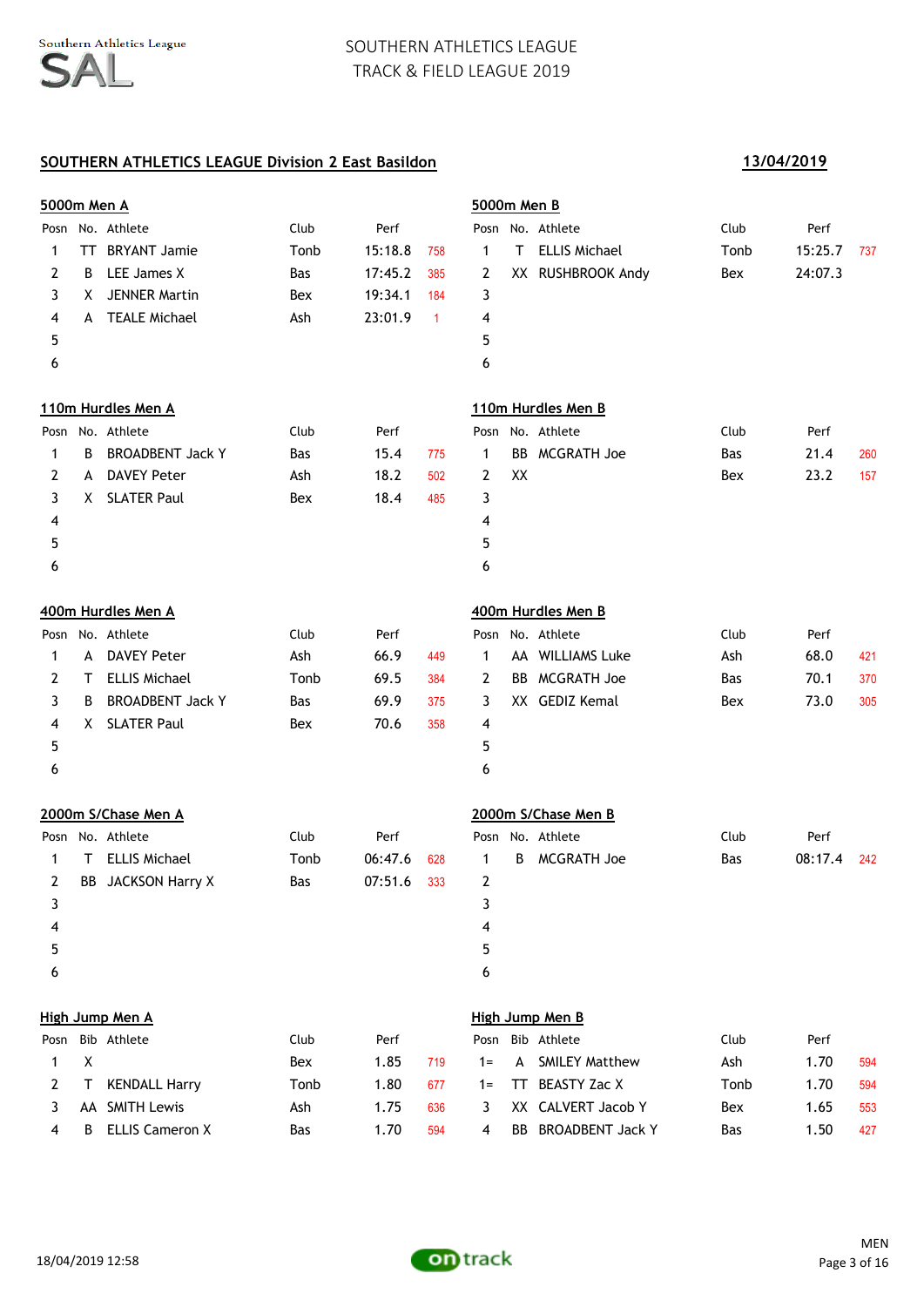### **SOUTHERN ATHLETICS LEAGUE Division 2 East Basildon 13/04/2019**

## **Pole Vault Men A Pole Vault Men B** Posn Bib Athlete Club Perf Posn Bib Athlete Club Perf 1 A NOEL Douglas X Ash 3.60 612 1 AA LUKE Williams Ash 3.50 590 2 T HOOKWAY Alex Tonb 3.20 525 2 TT CRAWLEY Ian Tonb 3.00 481 3 B FECIORU Mihal X Bas 3.00 481 3 BB MCGRATH Joe Bas 2.80 437 4 X HAWKINS Phil Bex 2.60 393 4 XX SLATER Paul Bex 2.20 302

|      |    | Long Jump Men A        |            |      |     | Loı |
|------|----|------------------------|------------|------|-----|-----|
| Posn |    | Bib Athlete            | Club       | Perf |     | Po: |
| 1    | B. | <b>ELLIS Cameron X</b> | <b>Bas</b> | 6.67 | 787 | 1   |
| 2    |    | A SMITH Lewis          | Ash        | 6.35 | 723 | 2   |
| 3    | T  | <b>KENDALL Harry</b>   | Tonb       | 5.93 | 640 | 3   |
| 4    |    | X SLATER Paul          | Bex        | 5.85 | 624 | 4   |
| 5    |    |                        |            |      |     | 5   |
| 6    |    |                        |            |      |     | 6   |

#### **Triple Jump Men A Triple Jump Men B**

| Posn |    | Bib Athlete                 | Club       | Perf  |     |    | Posn Bib Athlete     | Club | Perf |
|------|----|-----------------------------|------------|-------|-----|----|----------------------|------|------|
|      | A  | <b>SMITH Lewis</b>          | Ash        | 12.84 | 707 |    | AA ALAJIKI Michael X | Ash  | 12.7 |
|      | B. | ADEYEMI Adelou              | <b>Bas</b> | 12.52 | 676 | 2  | XX CALVERT Jacob Y   | Bex  | 10.1 |
|      | X  | <b>BALOGUN Omobodunde Y</b> | Bex        | 11.83 | 608 | 3. | BB MCGRATH Joe       | Bas  | 10.0 |
| 4    |    | <b>TESTER Steven</b>        | Tonb       | 10.46 | 468 | 4  | TT CRAWLEY lan       | Tonb | 7.64 |
|      |    |                             |            |       |     | 5  |                      |      |      |
| O    |    |                             |            |       |     | 6  |                      |      |      |

#### **Shot Men A Shot Men B**

| Posn |    | Bib Athlete           | Club       | Perf  |     | Posn |    | Bib Athlete            | Club       | Perf |
|------|----|-----------------------|------------|-------|-----|------|----|------------------------|------------|------|
|      | Т  | <b>CHURCH Lewis</b>   | Tonb       | 13.14 | 799 |      | A  | <b>HARRIS Matthew</b>  | Ash        | 10.8 |
|      | AA | WARD Jon              | Ash        | 11.54 | 692 | 2    | BB | YORK Aaron             | <b>Bas</b> | 9.00 |
|      | X  | <b>HOLDER Graham</b>  | Bex        | 10.86 | 644 | 3.   |    | XX MEDLEN Shaun        | Bex        | 8.47 |
| 4    | B. | <b>PETERS Erskine</b> | <b>Bas</b> | 9.89  | 572 | 4    | TТ | <b>CRICK Charles Y</b> | Tonb       | 6.21 |
|      |    |                       |            |       |     | 5    |    |                        |            |      |
| ь    |    |                       |            |       |     | 6    |    |                        |            |      |

|   |    | Posn Bib Athlete     | Club | Perf  |     |              |    | Posn Bib Athlete     | Club       | Perf  |     |
|---|----|----------------------|------|-------|-----|--------------|----|----------------------|------------|-------|-----|
|   | T. | <b>CHURCH Lewis</b>  | Tonb | 37.76 | 724 | $\mathbf{1}$ |    | TT KENDALL Harry     | Tonb       | 31.22 | 613 |
|   |    | A HARRIS Matthew     | Ash  | 34.83 | 676 | 2            |    | AA WARD Jon          | Ash        | 27.64 | 546 |
|   | X  | <b>HOLDER Graham</b> | Bex  | 29.51 | 581 | 3 I          | XX |                      | Bex        | 25.34 | 499 |
| 4 | B  | STUART Samuel Y      | Bas  | 25.93 | 512 | 4            |    | <b>BB</b> YORK Aaron | <b>Bas</b> | 24.49 | 482 |
| 5 |    |                      |      |       |     | 5.           |    |                      |            |       |     |
| 6 |    |                      |      |       |     |              |    |                      |            |       |     |

# **Long Jump Men A Long Jump Men B** Posn Bib Athlete Club Perf 1 TT HOOKWAY Alex Tonb 5.53 561 2 BB AKHIGBE Michael Y Bas 5.45 546 3 XX ADAH-JAHS Fortune X Bex 5.06 470 4 AA WILLIAMS Luke  $\overline{a}$  Ash  $\overline{a}$  4.91 441

|           |        | osn Bib Athlete          | Club       | Perf  |     |    | Posn Bib Athlete     | Club       | Perf  |     |
|-----------|--------|--------------------------|------------|-------|-----|----|----------------------|------------|-------|-----|
| $1 \quad$ |        | A SMITH Lewis            | Ash        | 12.84 | 707 |    | AA ALAJIKI Michael X | Ash        | 12.73 | 696 |
| 2         |        | B ADEYEMI Adelou         | <b>Bas</b> | 12.52 | 676 | 2  | XX CALVERT Jacob Y   | Bex        | 10.17 | 437 |
|           |        | 3 X BALOGUN Omobodunde Y | Bex        | 11.83 | 608 | 3. | BB MCGRATH Joe       | <b>Bas</b> | 10.0  | 418 |
| 4         | $\top$ | <b>TESTER Steven</b>     | Tonb       | 10.46 | 468 | 4  | TT CRAWLEY lan       | Tonb       | 7.64  | 124 |
| 5         |        |                          |            |       |     |    |                      |            |       |     |
|           |        |                          |            |       |     |    |                      |            |       |     |

|   | osn Bib Athlete         | Club       | Perf  |     |    | Posn Bib Athlete          | Club       | Perf  |     |
|---|-------------------------|------------|-------|-----|----|---------------------------|------------|-------|-----|
|   | 1 T CHURCH Lewis        | Tonb       | 13.14 | 799 |    | A HARRIS Matthew          | Ash        | 10.87 | 645 |
|   | 2 AA WARD Jon           | Ash        | 11.54 | 692 | 2  | BB YORK Aaron             | <b>Bas</b> | 9.00  | 502 |
|   | 3 X HOLDER Graham       | Bex        | 10.86 | 644 | 3. | XX MEDLEN Shaun           | Bex        | 8.47  | 457 |
| 4 | <b>B</b> PETERS Erskine | <b>Bas</b> | 9.89  | 572 | 4  | <b>TT</b> CRICK Charles Y | Tonb       | 6.21  | 229 |
| 5 |                         |            |       |     |    |                           |            |       |     |
| 6 |                         |            |       |     | h  |                           |            |       |     |

#### **Discus Men A Discus Men B**

|              |    | Posn Bib Athlete   | Club       | Perf  |     |
|--------------|----|--------------------|------------|-------|-----|
|              |    | 1 TT KENDALL Harry | Tonb       | 31.22 | 613 |
| <sup>2</sup> |    | AA WARD Jon        | Ash        | 27.64 | 546 |
| 3            | XX |                    | Bex        | 25.34 | 499 |
| 4            |    | BB YORK Aaron      | <b>Bas</b> | 24.49 | 482 |
| -5           |    |                    |            |       |     |
|              |    |                    |            |       |     |

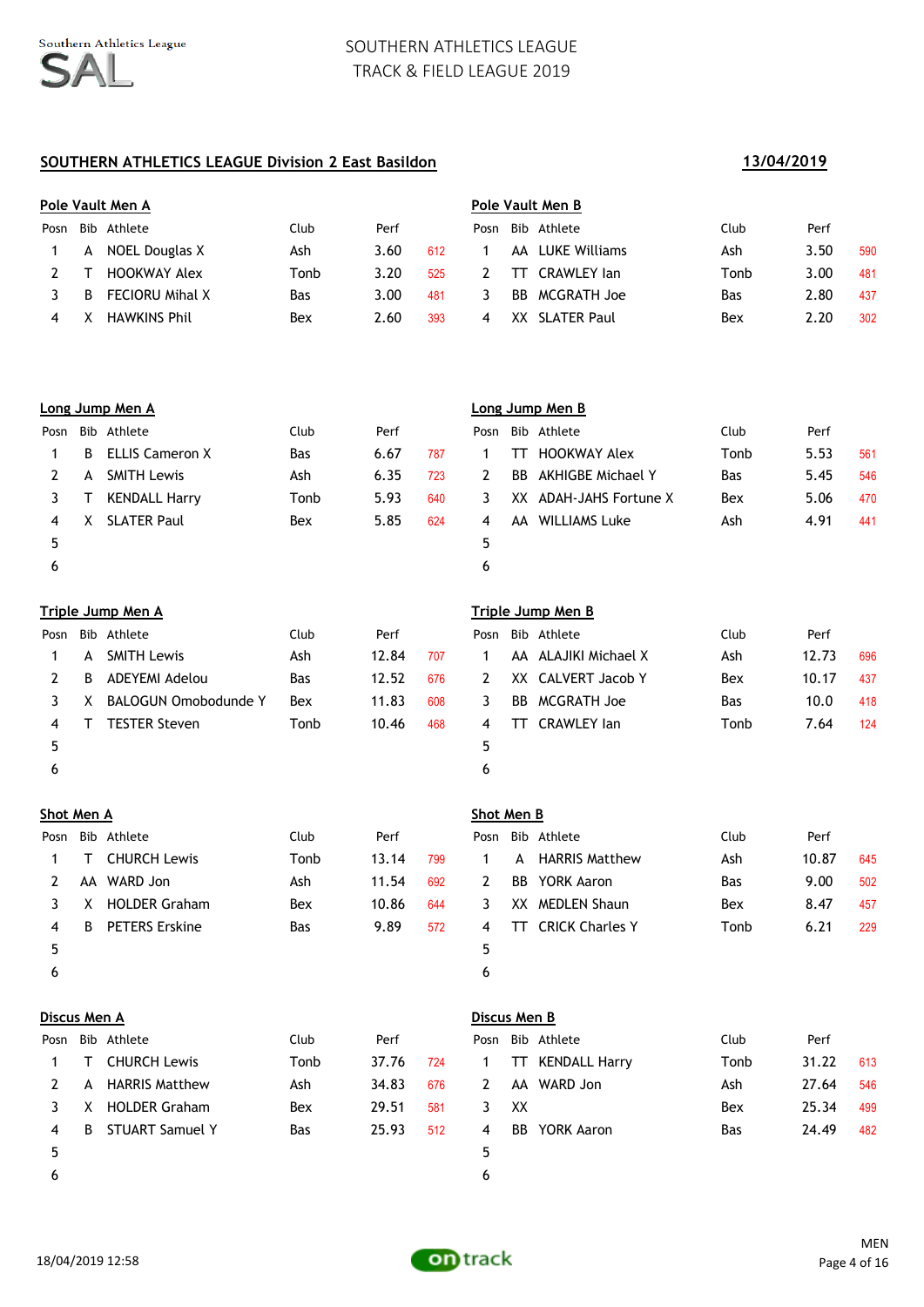## **SOUTHERN ATHLETICS LEAGUE Division 2 East Basildon 13/04/2019**

|               | Hammer Men A |                       |            |       |     | Hammer Men B  |    |                       |            |       |     |  |  |
|---------------|--------------|-----------------------|------------|-------|-----|---------------|----|-----------------------|------------|-------|-----|--|--|
| Posn          |              | Bib Athlete           | Club       | Perf  |     | Posn          |    | Bib Athlete           | Club       | Perf  |     |  |  |
| 1             | X.           | <b>HOLDER Graham</b>  | Bex        | 48.81 | 814 | 1             |    | XX MEDLEN Shaun       | Bex        | 30.73 | 590 |  |  |
| 2             | т            | <b>CHURCH Lewis</b>   | Tonb       | 33.15 | 624 | $\mathbf{2}$  | A  | <b>HARRIS Matthew</b> | Ash        | 26.23 | 523 |  |  |
| 3             | AA           | WARD Jon              | Ash        | 33.13 | 624 | 3             | B  | <b>EVERARD James</b>  | Bas        | 23.51 | 480 |  |  |
| 4             | <b>BB</b>    | <b>YORK Aaron</b>     | Bas        | 23.86 | 485 | 4             | тт | <b>EBBAGE Pete</b>    | Tonb       | 21.92 | 452 |  |  |
| 5             |              |                       |            |       |     | 5             |    |                       |            |       |     |  |  |
| 6             |              |                       |            |       |     | 6             |    |                       |            |       |     |  |  |
|               |              |                       |            |       |     |               |    |                       |            |       |     |  |  |
| Javelin Men A |              |                       |            |       |     | Javelin Men B |    |                       |            |       |     |  |  |
| Posn          |              | Bib Athlete           | Club       | Perf  |     | Posn          |    | Bib Athlete           | Club       | Perf  |     |  |  |
| 1             | B            | <b>EVERARD James</b>  | <b>Bas</b> | 52.34 | 784 | 1             | TТ | <b>CHURCH Lewis</b>   | Tonb       | 48.77 | 737 |  |  |
| $\mathbf{2}$  | т            | <b>KENDALL Harry</b>  | Tonb       | 49.45 | 746 | $\mathbf{2}$  | XX |                       | Bex        | 34.85 | 538 |  |  |
| 3             | A            | <b>HARRIS Matthew</b> | Ash        | 46.47 | 706 | 3             | BB | <b>YORK Aaron</b>     | <b>Bas</b> | 31.98 | 493 |  |  |
| 4             | X            | <b>GUNTON Joe</b>     | Bex        | 39.29 | 604 | 4             |    | AA WARD Jon           | Ash        | 23.94 | 357 |  |  |
| 5             |              |                       |            |       |     | 5             |    |                       |            |       |     |  |  |
| 6             |              |                       |            |       |     | 6             |    |                       |            |       |     |  |  |

### **4 x 100m Men A**

| Posn No. Club |    |            | Runners                                                              | Perf |
|---------------|----|------------|----------------------------------------------------------------------|------|
|               |    | 1 T Tonb   | BACHORSKI Anton Y MILLIGAN Alex X NWOGWUGWU Zachary X SMITH George Y | 44.6 |
|               |    | 2 X Bex    | EKERE Idy KINSAMBWE Matthew X ADAH-JAHS Fortune X OGUNMEFUN Abraham  | 45.0 |
|               |    | 3 A Ash    | SMITH Lewis JAMES Daniel Y ALAJIKI Michael X FOAD Tammo X            | 47.0 |
| 4             | -B | <b>Bas</b> | JAMES Chosen Y BROADBENT Jack Y BENNETT Sam Y AKHIGBE Michael Y      | 47.1 |
|               |    |            |                                                                      |      |

 $\epsilon$ 

#### **4 x 400m Men A**

|              | Posn No. Club | <b>Runners</b>                                                 | Perf    |
|--------------|---------------|----------------------------------------------------------------|---------|
| $\mathbf{1}$ | B Bas         | BENNETT Sam Y CHAPMAN Harrison Y REAN William Y 0              | 03:36.2 |
|              | 2 T Tonb      | BEASTY Zac X HOOKWAY Alex CRICK Charles Y TESTER Steven        | 03:42.6 |
|              | 3 X Bex       | CALVERT Jacob Y STOWELL Ronnie Y FARRELL Jamie HIGGINS Ted Y   | 03:43.3 |
|              | 4 A Ash       | SMITH Lewis SAMWELL-NASH Kristian X SMALL Louis X SMALL Jack X | 03:47.0 |
|              |               |                                                                |         |

 $\epsilon$ 

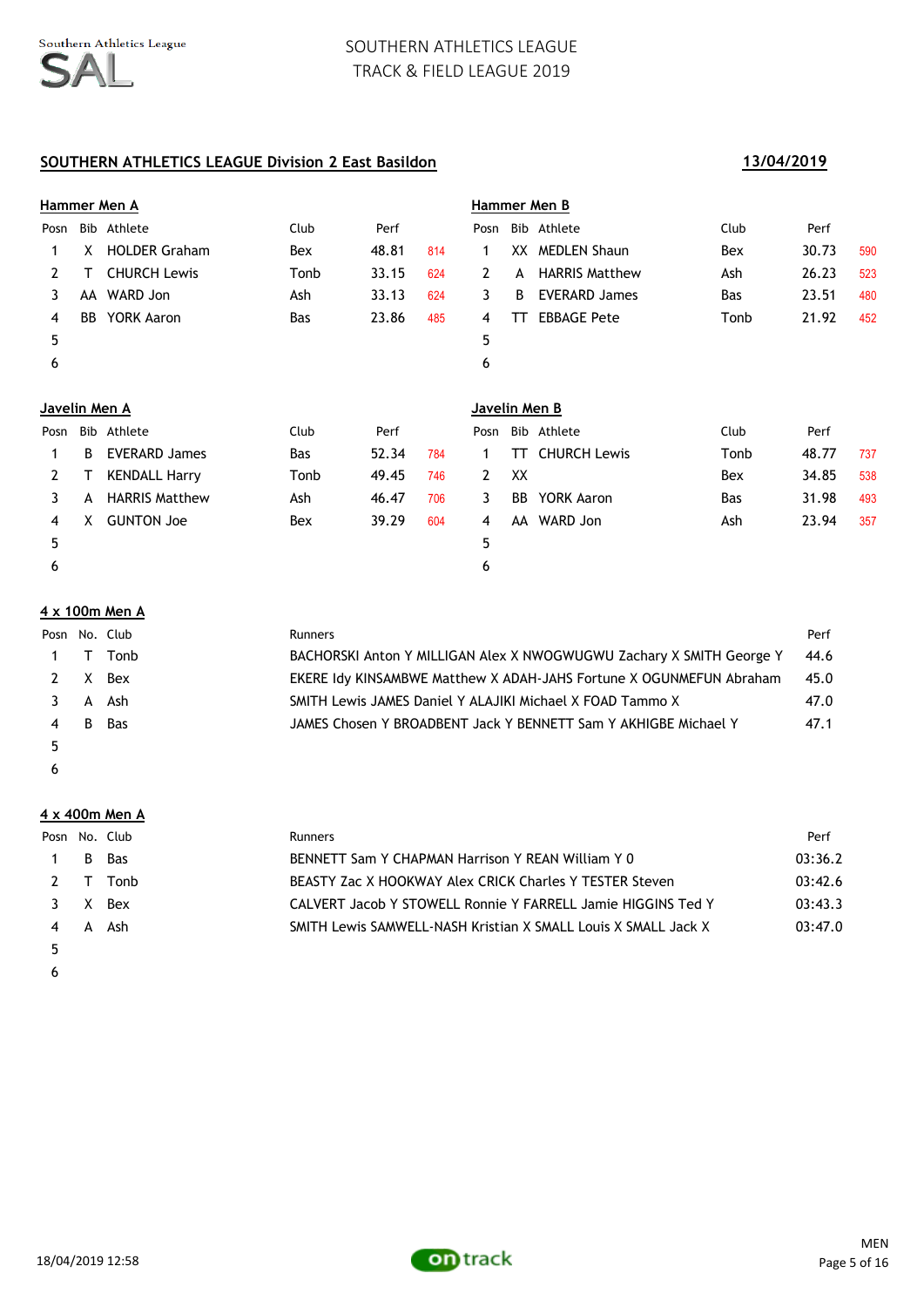### **SOUTHERN ATHLETICS LEAGUE Division 2 East Basildon**

# **100m Women A** Wind **100m Women B** Wind Posn No. Athlete Club Perf Posn No. Athlete Club Perf 1 T ELSTON Emma sophia Tonb 13.2 603 1 TT MURPHY Jessica Tonb 13.2 603 2 A MONGO Yetunde Y Ash 13.4 564 2 AA YEANDLE BRONWYN X Ash 13.2 603 3 X EBOH Melody X Bex 13.5 545 3 BB TANIMOWO Queen X Bas 13.3 584 4 B HARVEY Nichole Y Bas 14.4 392 4 XX ABEGUNDE-WILLIAMS Rebecc Bex 13.5 545  $5$  5  $6$ **200m Women A** Wind **200m Women B** Wind Posn No. Athlete **Club** Perf Posn No. Athlete Club Perf Posn Posn No. Athlete Club Perf 1 T ROOT Asha Y Tonb 26.3 674 1 TT ELSTON Emma sophia Tonb 26.3 674 2 A DAVIS Imogen X Ash 27.1 598 2 AA SAXBY Ella X Ash 28.7 462 3 X KELVIN Joy X Bex 27.1 598 3 BB OLUNKUN Maryam Y Bas 29.4 409 4 B HINSON Lottie X Bas 27.4 570 4 XX OGUNNAIKE Bolaji X Bex 29.6 395  $5$  5  $6$ **400m Women A 400m Women B** Posn No. Athlete Club Perf Posn No. Athlete Club Perf 1 T ROOT Asha Y Tomb 59.5 700 1 AA SAXBY Ella X Ash 66.0 472 2 A MARTIN Deborah Ash 60.6 658 2 BB REX Abby Y Bas 68.5 397 3 B HINSON Lottie X Bas 64.6 517 3 XX MIAH Rebecca Bex 71.0 329 4 X WHITE Ellie Bex 67.7 420 4 TT KNIGHT Lisa Tonb 71.2 324  $5$  5  $6$ **800m Women A 800m Women B** Posn No. Athlete Club Perf Posn No. Athlete Club Perf 1 A WALSH Briony Ash 02:21.2 672 1 TT MILANA Vita Y Tonb 02:40.3 406 2 B RAPLEY Meg Bas 02:22.8 647 2 XX MIAH Rebecca Bex 02:44.5 357 3 X BURNHOPE Alice Bex 02:28.6 561 3 BB REX Hollie X Bas 02:50.8 289 4 T WATSON Meghan Y Tonb 02:36.4 455 4 AA COX Faith Y Ash 03:05.6 158  $5$  5

 $6$ 

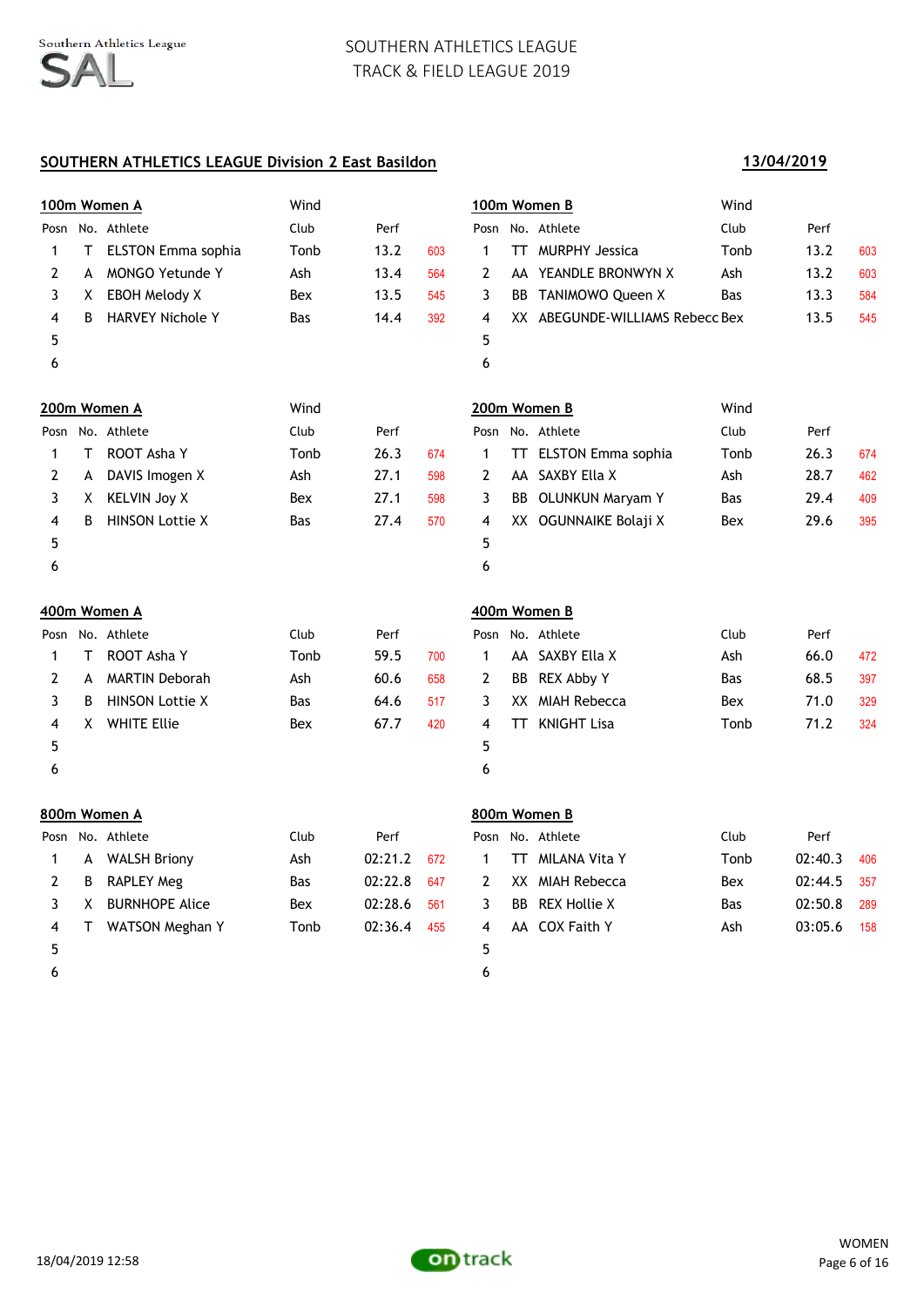### **SOUTHERN ATHLETICS LEAGUE Division 2 East Basildon 13/04/2019**

|      | 1500m Women A |                         |      |         |     | 1500m Women B  |    |                           |            |         |     |  |
|------|---------------|-------------------------|------|---------|-----|----------------|----|---------------------------|------------|---------|-----|--|
|      |               | Posn No. Athlete        | Club | Perf    |     |                |    | Posn No. Athlete          | Club       | Perf    |     |  |
| 1    |               | BB FREEGARD Holly X     | Bas  | 04:53.8 | 642 | $\mathbf{1}$   | B  | <b>ASHLEY Beth Y</b>      | <b>Bas</b> | 05:04.6 | 566 |  |
| 2    | A             | <b>WALSH Briony</b>     | Ash  | 05:04.4 | 567 | 2              |    | AA ROGER Elisha X         | Ash        | 05:14.2 | 502 |  |
| 3    | T.            | <b>MILANA Vita Y</b>    | Tonb | 05:26.8 | 425 | 3              |    | TT HESLOP Elizabeth Y     | Tonb       | 05:28.2 | 416 |  |
| 4    | X.            | <b>WHITE Ellie</b>      | Bex  | 06:27.4 | 143 | 4              |    | XX MIAH Rebecca           | Bex        | 06:27.4 | 143 |  |
| 5    |               |                         |      |         |     | 5              |    |                           |            |         |     |  |
| 6    |               |                         |      |         |     | 6              |    |                           |            |         |     |  |
|      |               | 3000m Women A           |      |         |     |                |    | 3000m Women B             |            |         |     |  |
|      |               | Posn No. Athlete        | Club | Perf    |     |                |    | Posn No. Athlete          | Club       | Perf    |     |  |
| 1    | B             | <b>BURRELL Grace Y</b>  | Bas  | 10:36.5 | 642 | 1              |    | BB WETHERIDGE Sophie X    | Bas        | 11:03.5 | 553 |  |
| 2    | T.            | <b>EVANS Nichola</b>    | Tonb | 11:25.6 | 485 | 2              |    | TT CROSS Kim              | Tonb       | 13:19.5 | 204 |  |
| 3    |               | A HAWKINS Candy         | Ash  | 13:16.6 | 209 | 3              |    |                           |            |         |     |  |
| 4    | X.            | <b>HOLDER Amanda</b>    | Bex  | 18:07.5 |     | 4              |    |                           |            |         |     |  |
| 5    |               |                         |      |         |     | 5              |    |                           |            |         |     |  |
| 6    |               |                         |      |         |     | 6              |    |                           |            |         |     |  |
|      |               | 100m Hurdles Women A    | Wind |         |     |                |    | 100m Hurdles Women B      | Wind       |         |     |  |
| Posn |               | Athlete                 | Club | Perf    |     | Posn           |    | No. Athlete               | Club       | Perf    |     |  |
| 1    | B             | <b>SKEGGS Charlotte</b> | Bas  | 17.3    | 558 | $\mathbf{1}$   |    | <b>BB</b> DORNAN Micha    | Bas        | 23.0    | 169 |  |
| 2    | A             | PRICKETT Alexandra Y    | Ash  | 18.2    | 483 | $\mathbf{2}$   |    |                           |            |         |     |  |
| 3    | X.            | <b>DODDS Sarah</b>      | Bex  | 21.4    | 257 | 3              |    |                           |            |         |     |  |
| 4    |               |                         |      |         |     | 4              |    |                           |            |         |     |  |
| 5    |               |                         |      |         |     | 5              |    |                           |            |         |     |  |
| 6    |               |                         |      |         |     | 6              |    |                           |            |         |     |  |
|      |               | 400m Hurdles Women A    |      |         |     |                |    | 400m Hurdles Women B      |            |         |     |  |
|      |               | Posn No. Athlete        | Club | Perf    |     |                |    | Posn No. Athlete          | Club       | Perf    |     |  |
| 1    | Τ             | RIDGE Freya X           | Tonb | 74.00   | 512 | $\mathbf{1}$   |    | AA SADLER-REEVES Yasmin X | Ash        | 83.60   | 307 |  |
| 2    | В             | DAVIES Sophie Y         | Bas  | 79.70   | 385 | $\overline{2}$ |    | <b>BB</b> PHILLIPS Janine | Bas        | 90.40   | 188 |  |
| 3    | A             | PRICKETT Alexandra Y    | Ash  | 84.90   | 282 | 3              | XX |                           | Bex        | 123.10  |     |  |
| 4    | X.            | <b>DODDS Sarah</b>      | Bex  | 89.40   | 204 | 4              |    |                           |            |         |     |  |
| 5    |               |                         |      |         |     | 5              |    |                           |            |         |     |  |
| 6    |               |                         |      |         |     | 6              |    |                           |            |         |     |  |

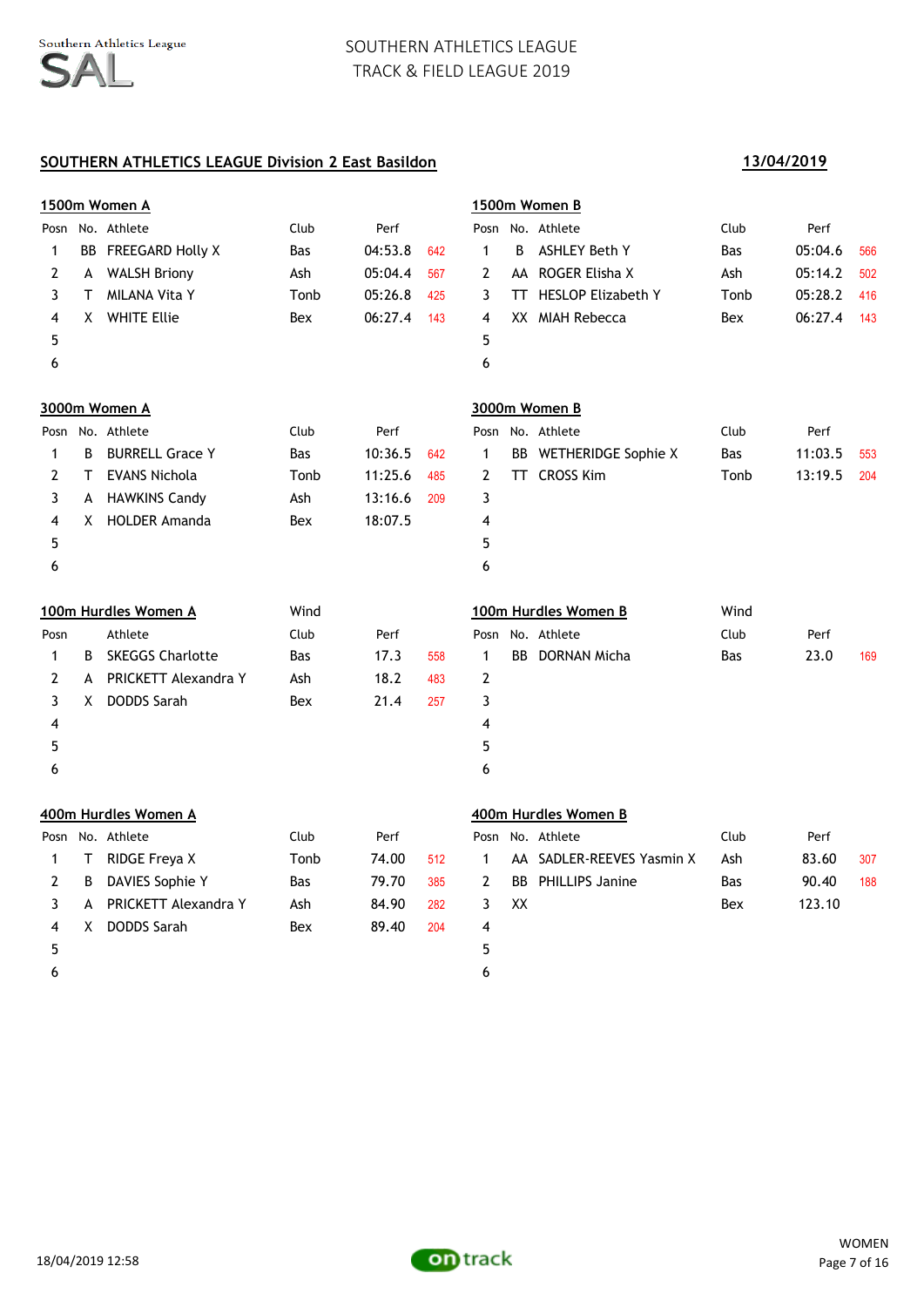# **SOUTHERN ATHLETICS LEAGUE Division 2 East Basildon 13/04/2019**

4 XX BONNER Mia X Bex 1.25 378

|      |     | 2000m S/Chase Women A |            |         |     |      |    | 2000m S/Chase Women B      |            |         |     |
|------|-----|-----------------------|------------|---------|-----|------|----|----------------------------|------------|---------|-----|
| Posn |     | No. Athlete           | Club       | Perf    |     | Posn |    | No. Athlete                | Club       | Perf    |     |
|      |     | <b>THOMSOM Noémie</b> | Tonb       | 07:25.2 | 743 |      | тт | <b>HESLOP Elizabeth Y</b>  | Tonb       | 08:26.4 | 467 |
| 2    | B   | <b>RAPLEY Meg</b>     | Bas        | 07:47.9 | 633 | 2    | BB | <b>WETHERIDGE Sophie X</b> | <b>Bas</b> | 09:08.8 | 316 |
| 3    |     | <b>DODDS Sarah</b>    | Bex        | 11:20.2 | 39  | 3    | XX |                            | Bex        | 12:32.7 |     |
| 4    |     |                       |            |         |     | 4    |    |                            |            |         |     |
| 5    |     |                       |            |         |     | 5    |    |                            |            |         |     |
| 6    |     |                       |            |         |     | 6    |    |                            |            |         |     |
|      |     |                       |            |         |     |      |    |                            |            |         |     |
|      |     | High Jump Women A     |            |         |     |      |    | High Jump Women B          |            |         |     |
| Posn | Bib | Athlete               | Club       | Perf    |     | Posn |    | Bib Athlete                | Club       | Perf    |     |
|      | BB  | MCGEE Ariyanna X      | <b>Bas</b> | 1.50    | 651 |      | AA | SADLER-REEVES Yasmin X     | Ash        | 1.40    | 542 |

2 A HAMILTON Katie  $A$ sh 1.45 596 2 B KRISE Jessica X Bas 1.35 487 3 T RIDGE Freya X Tonb 1.40 542 3 X EBOH Melody X Bex 1.10 216

|      | Pole Vault Women A |                          |      |      |     |   | Pole Vault Women B |                  |      |      |     |  |  |
|------|--------------------|--------------------------|------|------|-----|---|--------------------|------------------|------|------|-----|--|--|
| Posn |                    | Bib Athlete              | Club | Perf |     |   |                    | Posn Bib Athlete | Club | Perf |     |  |  |
|      | 1 T                | LAQERETABUA Una          | Tonb | 2.30 | 450 |   |                    | TT CRUSH Angie   | Tonb | 1.90 | 343 |  |  |
|      |                    | AA YEANDLE BRONWYN X     | Ash  | 2.20 | 424 | 2 |                    | A EYLES Erin X   | Ash  | 1.70 | 288 |  |  |
|      | B                  | <b>BAILEY Courtney X</b> | Bas  | 1.20 | 141 |   |                    |                  |      |      |     |  |  |

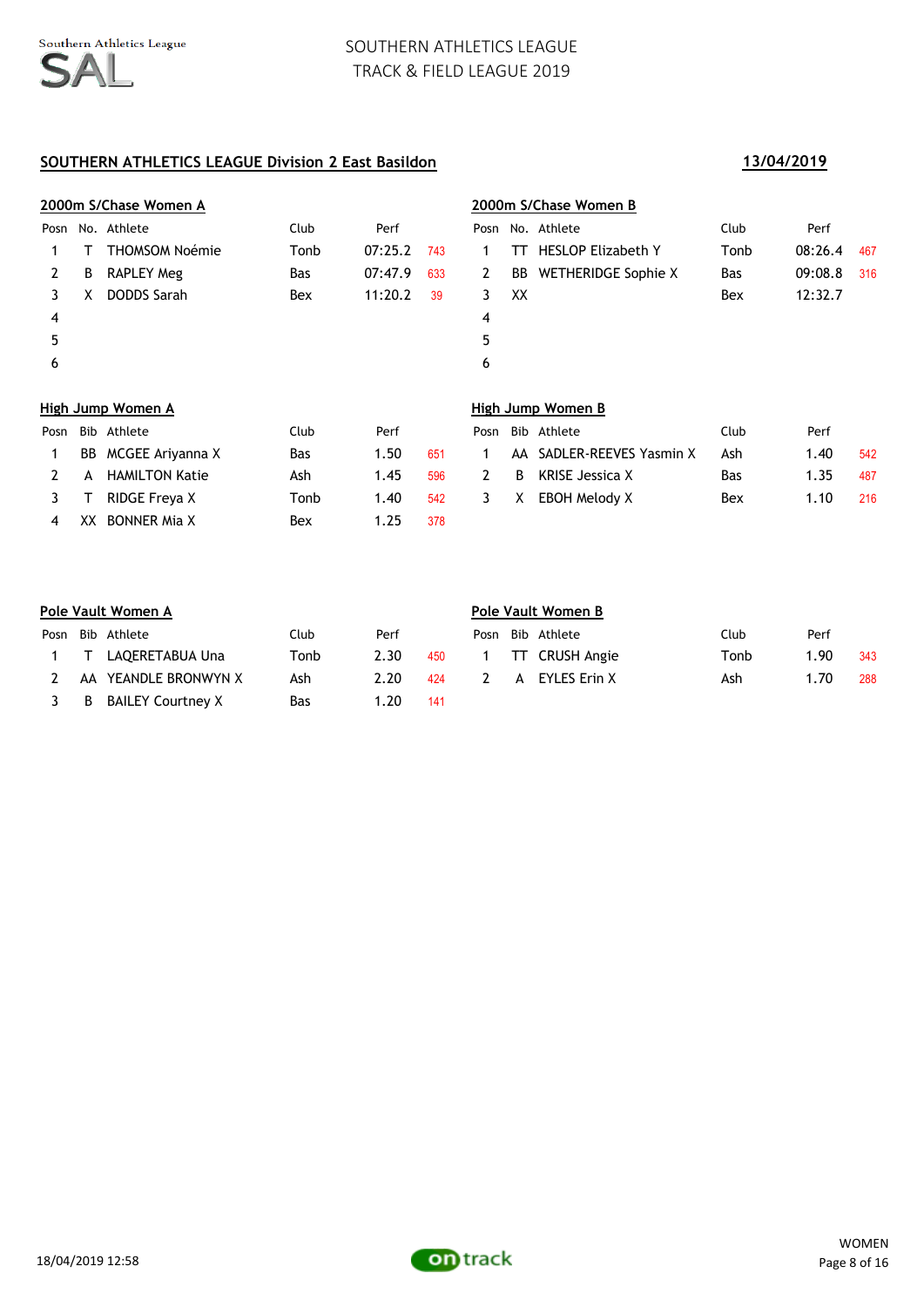## **SOUTHERN ATHLETICS LEAGUE Division 2 East Basildon 13/04/2019**

|                     |    | Long Jump Women A          |            |       |     |                     |    | Long Jump Women B            |            |       |     |
|---------------------|----|----------------------------|------------|-------|-----|---------------------|----|------------------------------|------------|-------|-----|
| Posn                |    | Bib Athlete                | Club       | Perf  |     | Posn                |    | Bib Athlete                  | Club       | Perf  |     |
| $\mathbf{1}$        | A  | <b>TEALE SARRIS X</b>      | Ash        | 5.24  | 714 | $\mathbf{1}$        |    | <b>BB</b> OSHUNREMI Victoria | <b>Bas</b> | 4.84  | 623 |
| 2                   | B  | <b>SKEGGS Charlotte</b>    | <b>Bas</b> | 4.90  | 637 | 2                   |    | XX MASTERS Wendy             | Bex        | 3.81  | 393 |
| 3                   | Τ  | <b>MURPHY Jessica</b>      | Tonb       | 4.10  | 457 | 3                   |    | TT EBBAGE Kirsty Ann Y       | Tonb       | 2.96  | 210 |
| 4                   |    | X ADEYEMI Emma X           | Bex        | 3.88  | 409 | 4                   |    | AA DAVIS Imogen X            | Ash        | 2.84  | 184 |
| 5                   |    |                            |            |       |     | 5                   |    |                              |            |       |     |
| 6                   |    |                            |            |       |     | 6                   |    |                              |            |       |     |
|                     |    | <b>Triple Jump Women A</b> |            |       |     |                     |    | <b>Triple Jump Women B</b>   |            |       |     |
| Posn                |    | Bib Athlete                | Club       | Perf  |     | Posn                |    | Bib Athlete                  | Club       | Perf  |     |
| 1                   | B  | <b>OSHUNREMI Victoria</b>  | Bas        | 11.45 | 763 | $\mathbf{1}$        |    | <b>BB</b> HARVEY Nichole Y   | <b>Bas</b> | 10.30 | 642 |
| $\overline{2}$      | A  | SADLER-REEVES Yasmin X     | Ash        | 10.11 | 622 | $\mathbf{2}$        |    | <b>TT</b> RIDGE Nina         | Tonb       | 8.33  | 427 |
| 3                   | X. | <b>KELVIN Joy X</b>        | Bex        | 10.01 | 611 | 3                   |    | XX MASTERS Wendy             | Bex        | 8.30  | 424 |
| 4                   | Τ  | RIDGE Freya X              | Tonb       | 9.04  | 506 | 4                   |    |                              |            |       |     |
| 5                   |    |                            |            |       |     | 5                   |    |                              |            |       |     |
| 6                   |    |                            |            |       |     | 6                   |    |                              |            |       |     |
| <b>Shot Women A</b> |    |                            |            |       |     | <b>Shot Women B</b> |    |                              |            |       |     |
| Posn                |    | Bib Athlete                | Club       | Perf  |     | Posn                |    | Bib Athlete                  | Club       | Perf  |     |
| 1                   | X. | <b>BERNDT Marianne</b>     | Bex        | 9.57  | 692 | 1                   | T. | <b>EBBAGE Kirsty Ann Y</b>   | Tonb       | 8.94  | 646 |
| 2                   | TT | LAQERETABUA Una            | Tonb       | 9.38  | 678 | 2                   |    | XX GREGORY Nicola            | Bex        | 8.32  | 598 |
| 3                   | B  | DORNAN Micha               | <b>Bas</b> | 8.49  | 611 | 3                   |    | <b>BB</b> ELLIS Katherine    | Bas        | 7.21  | 506 |
| 4                   |    | AA DAVIS Imogen X          | Ash        | 7.12  | 498 | 4                   | A  | WARD Ashley Y                | Ash        | 6.05  | 398 |
|                     |    |                            |            |       |     |                     |    |                              |            |       |     |
| 5                   |    |                            |            |       |     | 5                   |    |                              |            |       |     |
| 6                   |    |                            |            |       |     | 6                   |    |                              |            |       |     |
|                     |    | Discus Women A             |            |       |     |                     |    | Discus Women B               |            |       |     |
| Posn                |    | Bib Athlete                | Club       | Perf  |     | Posn                |    | Bib Athlete                  | Club       | Perf  |     |
| $\mathbf{1}$        | T. | <b>EBBAGE Kirsty Ann Y</b> | Tonb       | 32.82 | 773 | $\mathbf{1}$        |    | X GREGORY Nicola             | Bex        | 28.77 | 709 |
| 2                   |    | XX BERNDT Marianne         | Bex        | 31.14 | 747 | 2                   |    | <b>TT</b> RIDGE Nina         | Tonb       | 19.89 | 541 |
| 3                   | A  | WARD Ashley Y              | Ash        | 19.10 | 523 | 3                   | B  | <b>ELLIS Katherine</b>       | <b>Bas</b> | 15.92 | 444 |
| 4                   |    | BB RIXSON Zoe X            | Bas        | 17.44 | 483 | 4                   |    | AA HAMILTON Katie            | Ash        | 11.07 | 280 |
| 5                   |    |                            |            |       |     | 5                   |    |                              |            |       |     |
| 6                   |    |                            |            |       |     | 6                   |    |                              |            |       |     |

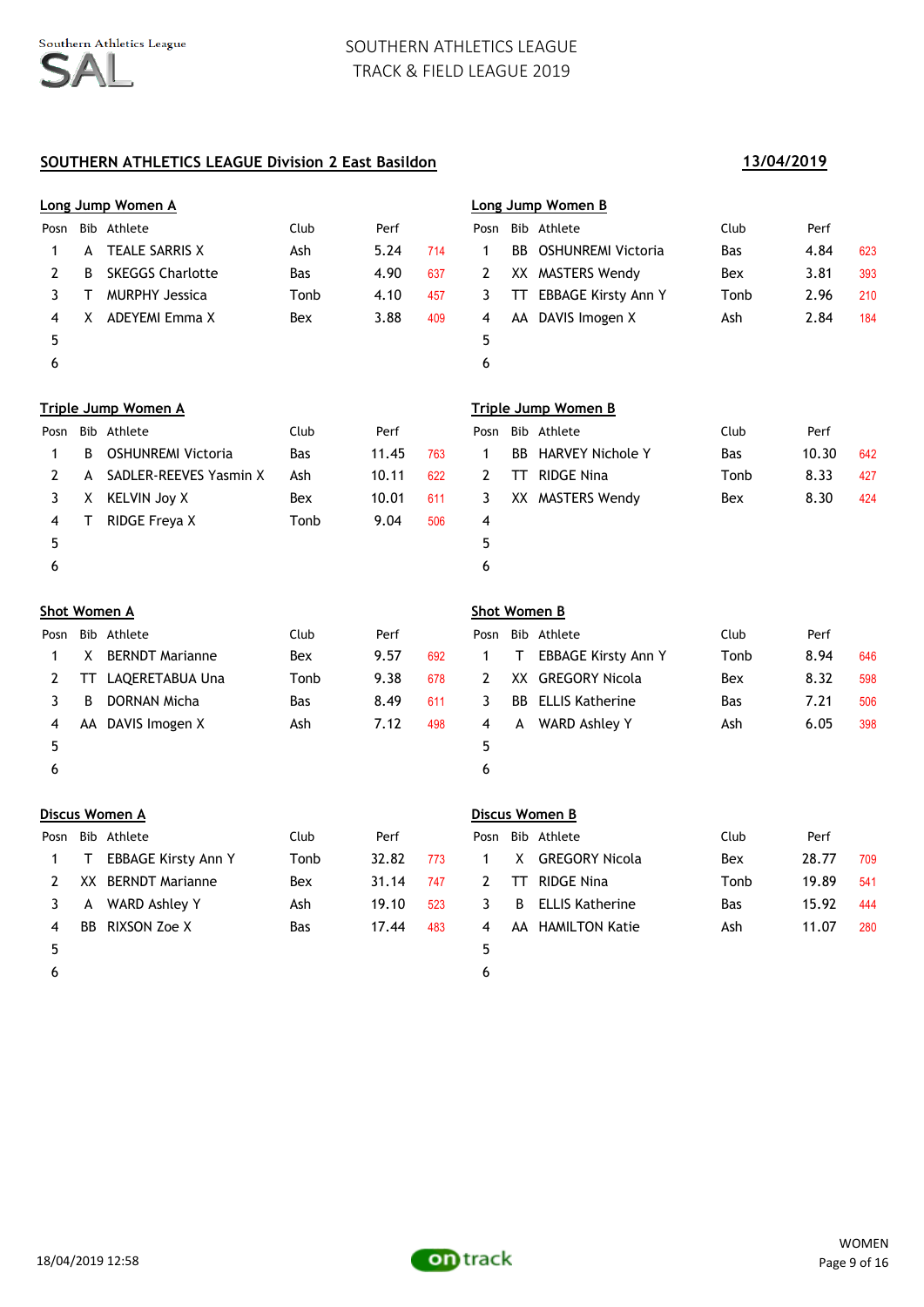## **SOUTHERN ATHLETICS LEAGUE Division 2 East Basildon 13/04/2019**

|              |     | Hammer Women A             |      |       |     |              |     | Hammer Women B          |      |       |     |
|--------------|-----|----------------------------|------|-------|-----|--------------|-----|-------------------------|------|-------|-----|
| Posn         |     | Bib Athlete                | Club | Perf  |     | Posn         |     | Bib Athlete             | Club | Perf  |     |
| 1            | т   | <b>EBBAGE Kirsty Ann Y</b> | Tonb | 36.06 | 690 | 1            | TT  | <b>RIDGE Nina</b>       | Tonb | 22.71 | 498 |
| 2            | BB  | <b>ELLIS Katherine</b>     | Bas  | 30.50 | 616 | 2            | XX. | <b>HOLDER Amanda</b>    | Bex  | 19.62 | 445 |
| 3            | X   | <b>BERNDT Marianne</b>     | Bex  | 20.09 | 454 | 3            | B   | <b>WRIGHT Terrika X</b> | Bas  | 18.14 | 418 |
| 4            | A   | <b>HAMILTON Katie</b>      | Ash  | 18.20 | 419 | 4            | AA  | <b>MARTIN Deborah</b>   | Ash  | 14.77 | 351 |
| 5            |     |                            |      |       |     | 5            |     |                         |      |       |     |
| 6            |     |                            |      |       |     | 6            |     |                         |      |       |     |
|              |     | Javelin Women A            |      |       |     |              |     | Javelin Women B         |      |       |     |
| Posn         | Bib | Athlete                    | Club | Perf  |     | Posn         | Bib | Athlete                 | Club | Perf  |     |
|              | В   | <b>SKEGGS Charlotte</b>    | Bas  | 30.92 | 744 | 1            | BB  | <b>MATTHEWS Devon Y</b> | Bas  | 29.40 | 720 |
| $\mathbf{2}$ | т   | LAQERETABUA Una            | Tonb | 29.15 | 716 | $\mathbf{2}$ | TТ  | <b>JONES Keira X</b>    | Tonb | 22.73 | 604 |
| 3            | x   | <b>BONNER Mia X</b>        | Bex  | 26.03 | 664 | 3            | AA  | <b>COX Faith Y</b>      | Ash  | 18.99 | 528 |
| 4            | A   | <b>WARD Ashley Y</b>       | Ash  | 23.04 | 610 | 4            |     | XX PATES Christine      | Bex  | 14.67 | 426 |
| 5            |     |                            |      |       |     | 5            |     |                         |      |       |     |
|              |     |                            |      |       |     |              |     |                         |      |       |     |

### **4 x 100m Women A**

|   |    | Posn No. Club | <b>Runners</b>                                                    | Perf  |
|---|----|---------------|-------------------------------------------------------------------|-------|
|   |    | 1 A Ash       | MONGO Yetunde Y DAVIS Imogen X YEANDLE BRONWYN X SAXBY Ella X     | 51.90 |
|   |    | 2 X Bex       | FOTSO Marie-Reine X OGUNNAIKE Bolaji X KELVIN Joy X EBOH Melody X | 53.00 |
|   |    | 3 T Tonb      | ROOT Asha Y ELSTON Emma sophia RIDGE Nina WRIGHT Diane            | 53.50 |
| 4 | B. | <b>Bas</b>    | SKEGGS Charlotte HARVEY Nichole Y RIXSON Zoe X TANIMOWO Queen X   | 54.00 |
|   |    |               |                                                                   |       |

 $\epsilon$ 

### **4 x 400m Women A**

| Posn No. |          | <b>Club</b> | <b>Runners</b>                                            | Perf    |
|----------|----------|-------------|-----------------------------------------------------------|---------|
|          | 1 A Ash  |             | SAXBY Ella X COX Faith Y MARTIN Deborah WALSH Briony      | 04:25.0 |
|          | 2 T Tonb |             | MILANA Vita Y RIDGE Freya X RIDGE Nina ROOT Asha Y        | 04:26.0 |
|          | B Bas    |             | FREEGARD Holly X RAPLEY Meg REX Abby Y BURRELL Grace Y    | 04:27.6 |
| 4 X      | Bex      |             | MIAH Rebecca OGUNNAIKE Bolaji X EBOH Melody X WHITE Ellie | 04:46.6 |
|          |          |             |                                                           |         |

 $\epsilon$ 

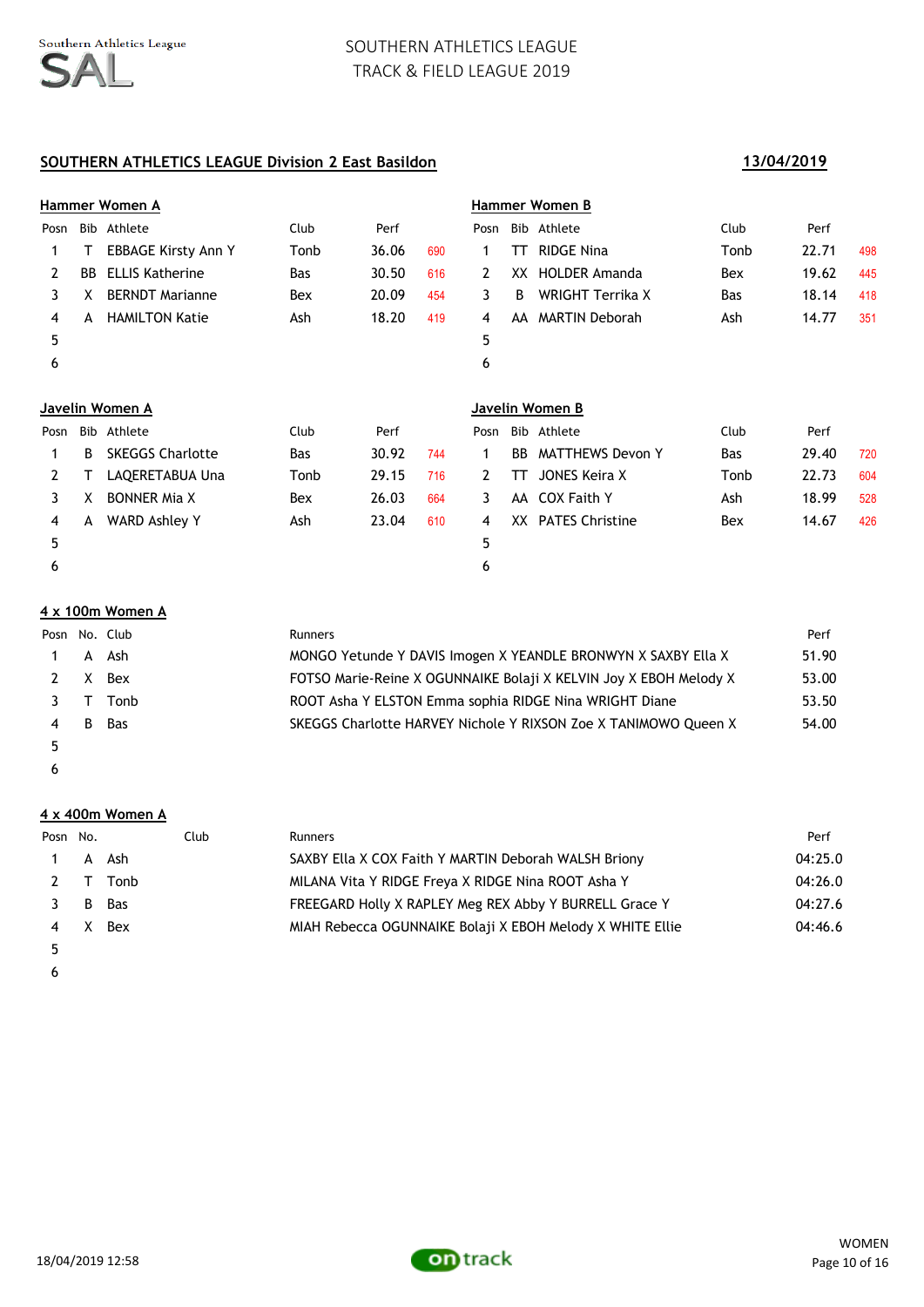| <b>SOUTHERN ATHLETICS LEAGUE Division 2 East Basildon</b> |                       |                  |       | Wind       |                    | 13/04/2019 |      | Wind |
|-----------------------------------------------------------|-----------------------|------------------|-------|------------|--------------------|------------|------|------|
| <b>Bib</b>                                                | Males                 | Event            | Perf  | <b>Bib</b> | Females            | Event      | Perf |      |
| <b>Ashford AC</b>                                         |                       |                  |       |            |                    |            |      |      |
|                                                           | FOAD Tammo X          | 100m             |       |            | <b>COX Faith Y</b> | Shot       |      |      |
|                                                           | SMALL Jack X          | 1500m            |       |            |                    |            |      |      |
|                                                           | <b>JAMES Daniel Y</b> | 100 <sub>m</sub> |       |            |                    |            |      |      |
|                                                           | <b>JAMES Daniel Y</b> | 200 <sub>m</sub> |       |            |                    |            |      |      |
| 84                                                        |                       |                  | 11.6  |            |                    |            |      |      |
| 85                                                        |                       |                  | 7.15  |            |                    |            |      |      |
| 84                                                        |                       |                  | 23.7  |            |                    |            |      |      |
| 293                                                       |                       |                  | 18.87 |            |                    |            |      |      |

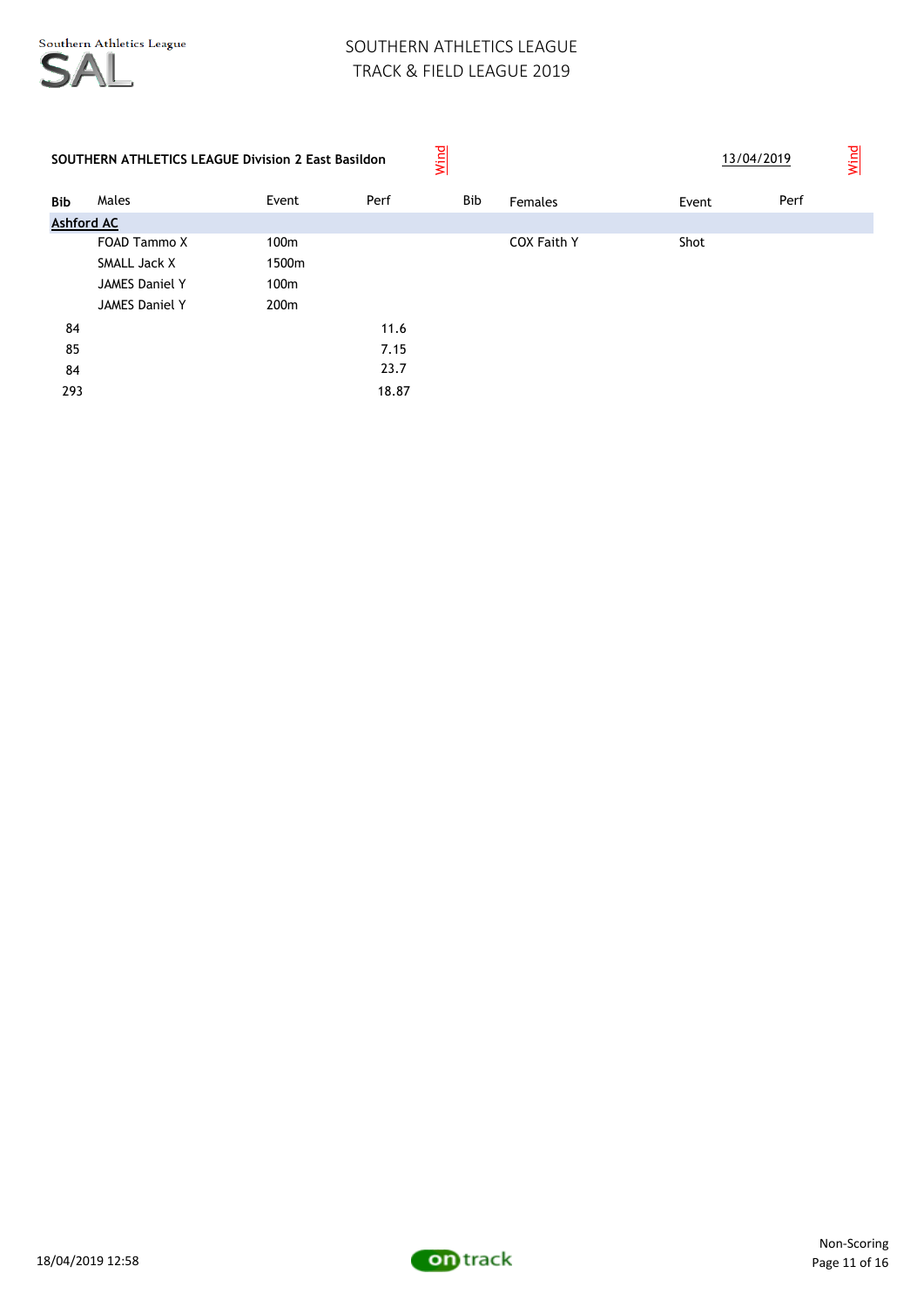#### **SOUTHERN ATHLETICS LEAGUE Division 2 East Basildon**

Wind

| 13/04/2019 |  |
|------------|--|
|            |  |

291 TANIMOWO Queen X 200m 27.9 287 HORDEN Caroline 1500m 05:33.9

| Basildon AC |                           |                  |         |     |                            |                          |         |
|-------------|---------------------------|------------------|---------|-----|----------------------------|--------------------------|---------|
| 98          | <b>MORRIS Daniel X</b>    | 800m             |         | 202 | OSEWA Gabrielle X          | Long Jump                | 4.2     |
|             |                           | 800m             |         | 202 | OSEWA Gabrielle X          | Shot                     | 7.42    |
| 117         | <b>WRIGHT James Y</b>     | 800m             | 02:13.5 | 202 | <b>OSEWA Gabrielle X</b>   | <b>Discus</b>            | 21.77   |
| 200         | <b>MERIDEW Luke X</b>     | 800m             | 02:16.0 | 203 | OKENLA Moyo X              | Long Jump                | 4.18    |
| 201         | <b>HUNT Thomas X</b>      | 800m             | 02:37.7 | 203 | <b>OKENLA Moyo X</b>       | Triple Jump              | 10.46   |
|             |                           |                  |         | 208 |                            | $\overline{\phantom{a}}$ |         |
| 209         | <b>ONILOGBO Michael X</b> | 100m             | 11.4    | 205 | <b>ELLIS Katherine</b>     | Javelin                  | 18.38   |
|             | <b>COUSINS Daniel</b>     | 100m             |         | 208 | $\overline{\phantom{a}}$   | $\blacksquare$           |         |
| 201         | <b>HUNT Thomas X</b>      | High Jump        | 1.65    | 208 | <b>MATTHEWS Devon Y</b>    | Hammer                   | 19.88   |
| 209         | <b>ONILOGBO Michael X</b> | 200 <sub>m</sub> | 24.0    | 211 | DANIEL Ameila Y            | 800m                     | 02:46.1 |
| 283         | ADEYEMI Adelou            | 200 <sub>m</sub> | 24.1    | 211 | DANIEL Ameila Y            | 400m                     |         |
| 284         | <b>CHAPMAN Harrison Y</b> | 200 <sub>m</sub> | 23.1    | 273 | <b>HARRIS Madison X</b>    | 3000m                    | 10:58.0 |
| 286         | LEE James X               | 1500m            | 04:35.8 | 278 | <b>DORNAN Micha</b>        | Javelin                  | 27.45   |
| 289         | <b>HOUCHELL Matthew Y</b> | 1500m            | 04:27.9 | 204 | REX Abby Y                 | 400m                     | 68.5    |
|             |                           |                  |         | 206 | <b>SKEGGS Charlotte</b>    | Shot                     | 6.41    |
|             |                           |                  |         | 285 | <b>WETHERIDGE Sophie X</b> | 1500m                    | 05:19.3 |

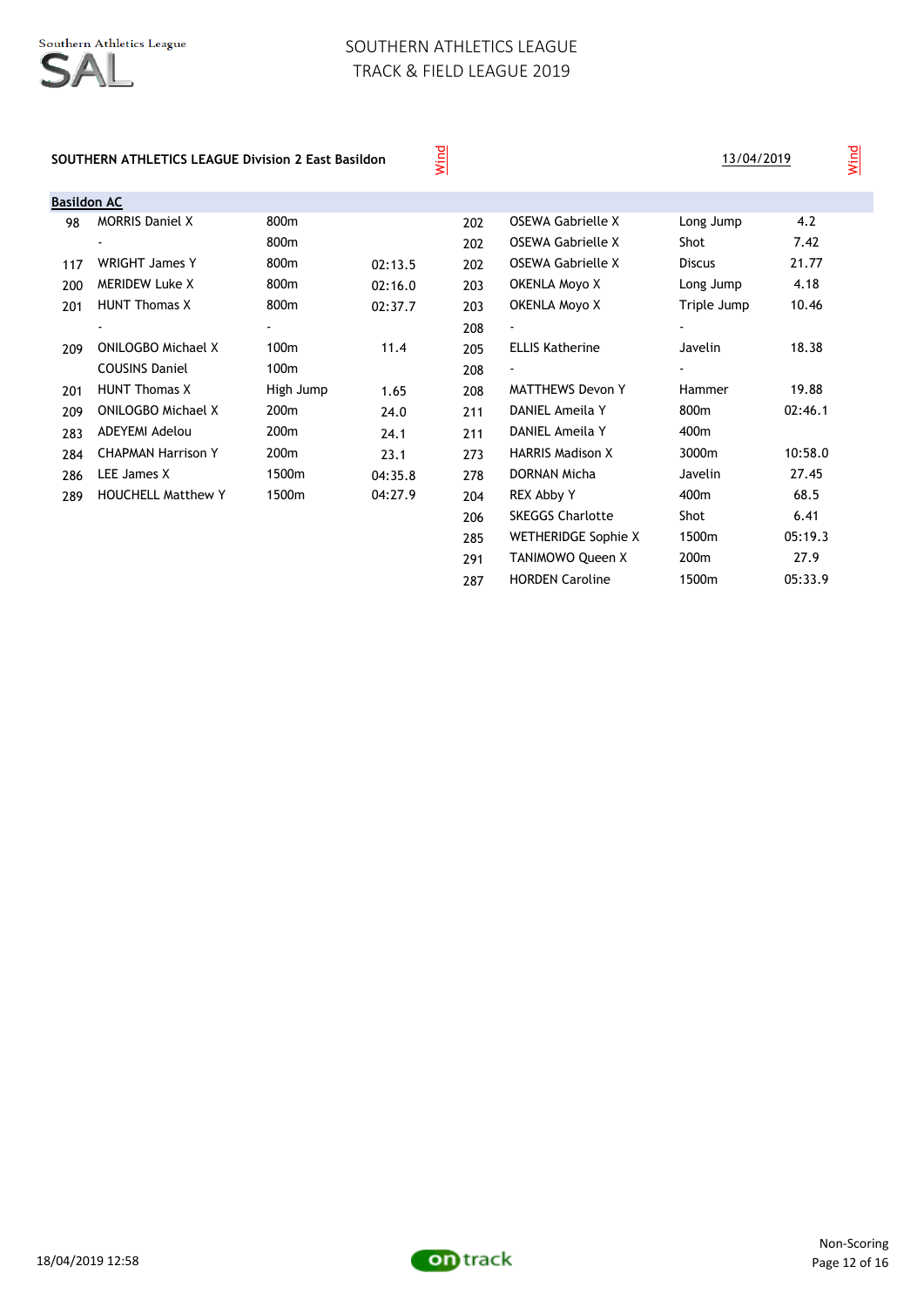Wind

### **SOUTHERN ATHLETICS LEAGUE Division 2 East Basildon**

| <b>Bexley AC</b><br><b>ADAH-JAHS Fortune X</b> | 200 <sub>m</sub> |       |                            |      |
|------------------------------------------------|------------------|-------|----------------------------|------|
|                                                |                  |       |                            |      |
|                                                |                  | 13.7  | <b>FOTSO Marie-Reine X</b> | 100m |
| <b>GEDIZ Kemal</b>                             | 200 <sub>m</sub> | 14.4  | OGUNNAIKE Bolaji X         | 100m |
| <b>CALVERT Jacob Y</b>                         | 200 <sub>m</sub> | 11.6  | ADEYEMI Emma X             | 200m |
| HALLASSOU Ralph-lowell X                       | 200 <sub>m</sub> | 12.8  |                            |      |
| <b>FARRELL Jamie</b>                           | 200 <sub>m</sub> | 7.44  |                            |      |
| KINSAMBWE Matthew X                            | 100m             | 28.14 |                            |      |
| RUSHBROOK Andy                                 | Hammer           | 28.1  |                            |      |
| <b>RUSHBROOK Andy</b>                          | <b>Discus</b>    | 24.4  |                            |      |
| RUSHBROOK Andy                                 | Shot             | 24.8  |                            |      |
|                                                |                  | 25.2  |                            |      |
|                                                |                  | 25.4  |                            |      |
|                                                |                  | 27.0  |                            |      |
|                                                |                  | 29.4  |                            |      |
|                                                |                  | 21.34 |                            |      |
|                                                |                  |       |                            |      |

| FOTSO Marie-Reine X |  |
|---------------------|--|
| OGUNNAIKE Bolaji X  |  |
| ADEYEMI Emma X      |  |

13/04/2019

Wind

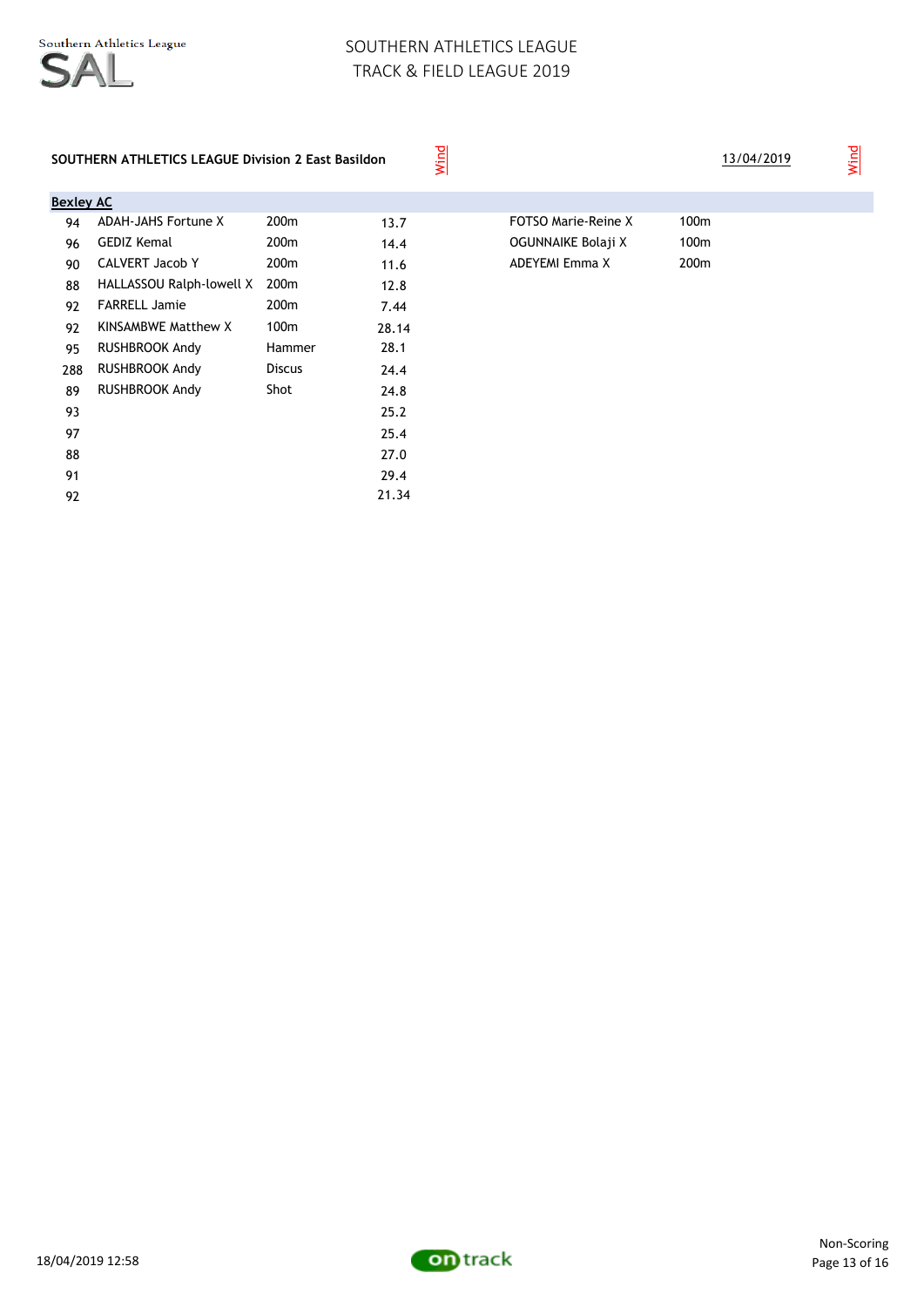

|     | SOUTHERN ATHLETICS LEAGUE Division 2 East Basildon |                          |      | Wind |                       |         | 13/04/2019 | Wind |
|-----|----------------------------------------------------|--------------------------|------|------|-----------------------|---------|------------|------|
|     | <b>Tonbridge AC</b>                                |                          |      |      |                       |         |            |      |
|     | <b>BEASTY Zac X</b>                                | 200 <sub>m</sub>         |      |      | <b>MURPHY Jessica</b> | Javelin |            |      |
| 207 | <b>CRAWLEY lan</b>                                 | 200m                     | 28.7 |      |                       |         |            |      |
| 272 | SMITH George Y                                     | 200m                     | 24.5 |      |                       |         |            |      |
| 212 | <b>MILLIGAN Alex X</b>                             | 200m                     | 24.0 |      |                       |         |            |      |
| 207 | <b>CRAWLEY lan</b>                                 | High Jump                | 1.50 |      |                       |         |            |      |
|     | <b>CRAWLEY lan</b>                                 | 100m                     |      |      |                       |         |            |      |
|     | $\overline{\phantom{a}}$                           | $\overline{\phantom{a}}$ |      |      |                       |         |            |      |
|     | $\overline{\phantom{a}}$                           | $\overline{\phantom{a}}$ |      |      |                       |         |            |      |
| 212 |                                                    |                          | 11.7 |      |                       |         |            |      |
| 272 |                                                    |                          | 11.8 |      |                       |         |            |      |
|     |                                                    |                          |      |      |                       |         |            |      |
|     | <b>MILLIGAN Alex X</b>                             | 100m                     |      |      |                       |         |            |      |
|     | <b>SMITH George Y</b>                              | 100m                     |      |      |                       |         |            |      |
|     |                                                    |                          |      |      |                       |         |            |      |

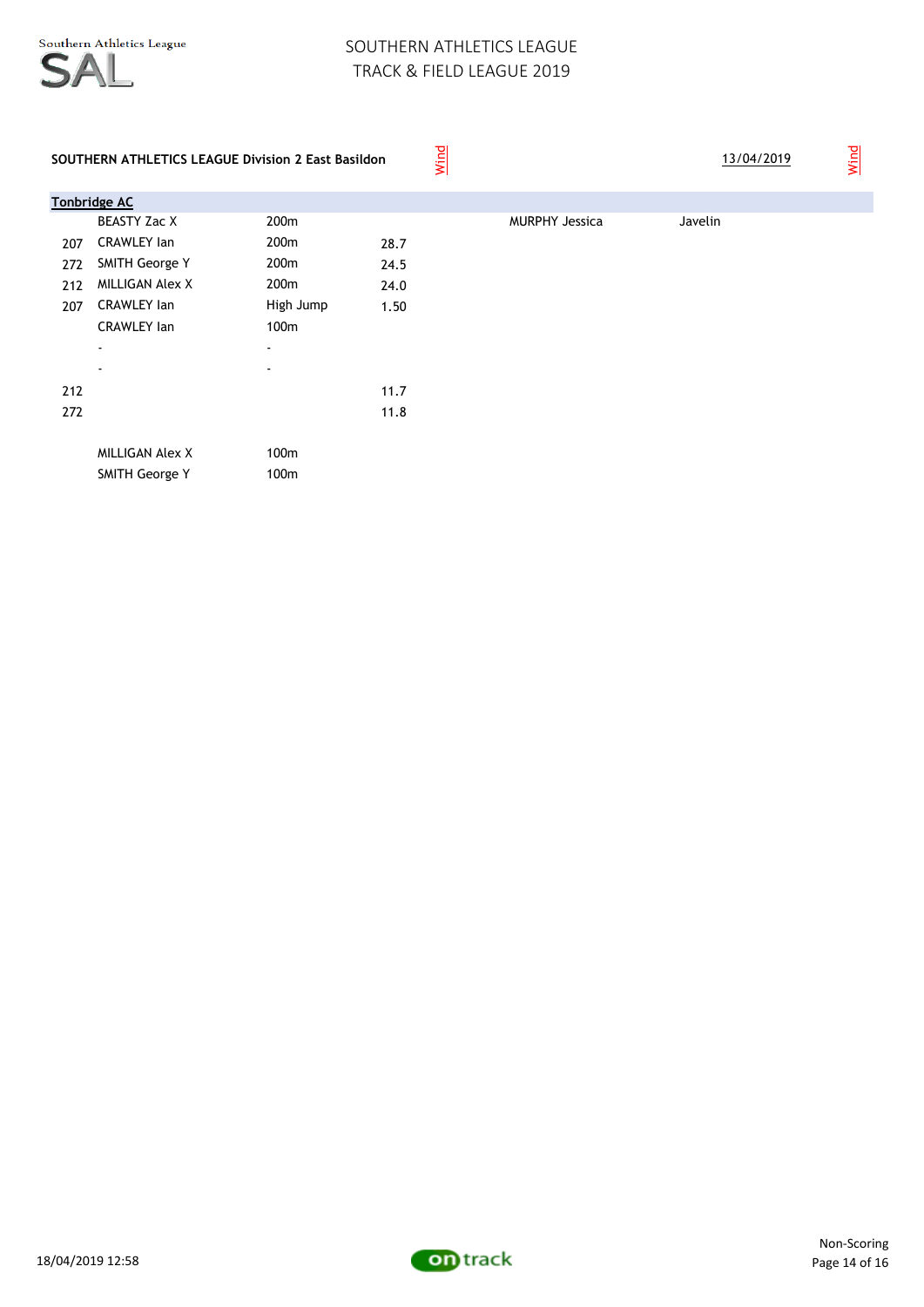| SOUTHERN ATHLETICS LEAGUE Division 2 East Basildon |  |
|----------------------------------------------------|--|
|----------------------------------------------------|--|



Wind